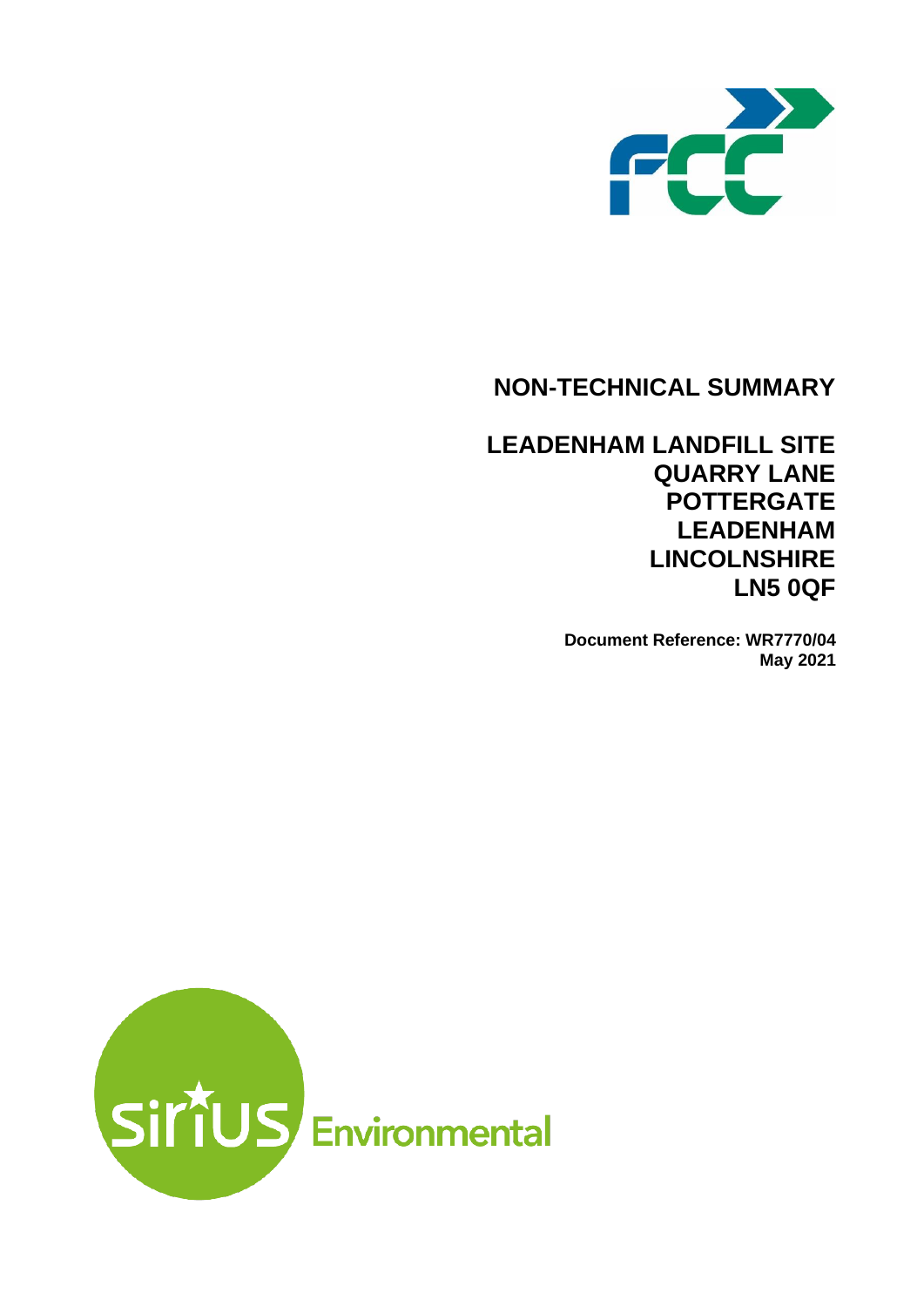#### *NON-TECHNICAL SUMMARY – LEADENHAM LANDFILL SITE, QUARRY LANE, POTTERGATE, LEADENHAM, LINCOLNSHIRE, LN5 0QF*

| <b>Report Status</b>    | <b>FINAL</b>                                                                                               |
|-------------------------|------------------------------------------------------------------------------------------------------------|
| <b>Report Reference</b> | : WR7770/04                                                                                                |
| <b>Report Date</b>      | : May 2021                                                                                                 |
| <b>Prepared for</b>     | : Lincwaste Limited                                                                                        |
| <b>Prepared by</b>      | : Sirius Environmental Limited<br>The Beacon Centre for Enterprise<br>Dafen<br>Llanelli<br><b>SA14 8LQ</b> |
| <b>Written by</b>       |                                                                                                            |
|                         | Michael Knott BSc (Hons) MSc FGS AIEMA AssocMCIWM<br><b>Environmental Consultant</b>                       |
| <b>Reviewed by</b>      |                                                                                                            |
|                         | <b>Dylan Thomas BSc (Hons) PGDip MCIWM</b><br><b>Principal Environmental Consultant</b>                    |
| <b>Approved by</b>      | $\frac{1}{2}$                                                                                              |

**Mark Griffiths BSc (Hons) MSc CEnv MCIWM CGeol Environmental Director**

| <b>Revision</b> | <b>Date</b> | <b>Amendment Details</b> | <b>Author</b> | <b>Reviewer</b> |
|-----------------|-------------|--------------------------|---------------|-----------------|
|                 | May 2021    | First Issue              | МK            | D٦              |
|                 |             |                          |               |                 |
|                 |             |                          |               |                 |
|                 |             |                          |               |                 |
|                 |             |                          |               |                 |
|                 |             |                          |               |                 |
|                 |             |                          |               |                 |

This report is written for the sole use of Lincwaste Limited and their appointed agents. No other third party may rely on or reproduce the contents of this report without the written approval of Sirius. If any unauthorised third party comes into possession of this report, they rely upon it entirely at their own risk and the authors do not owe them any Duty of Care or Skill.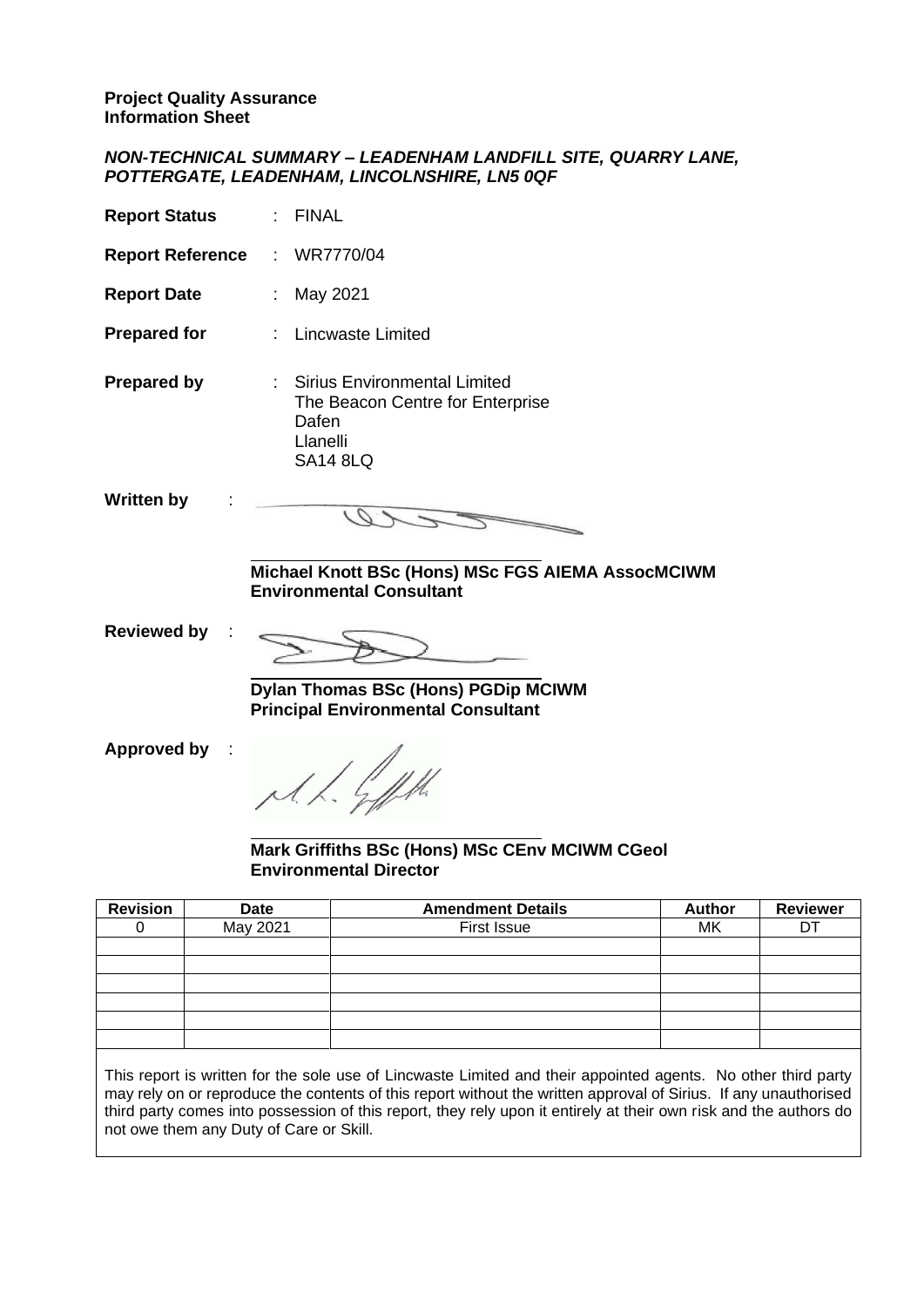#### **LEADENHAM LANDFILL SITE QUARRY LANE POTTERGATE LEADENHAM LINCOLNSHIRE LN5 0QF**

# **ENVIRONMENTAL PERMIT (REF.: XP3798NK) VARIATION APPLICATION**

## **NON-TECHNICAL SUMMARY**

## **CONTENTS**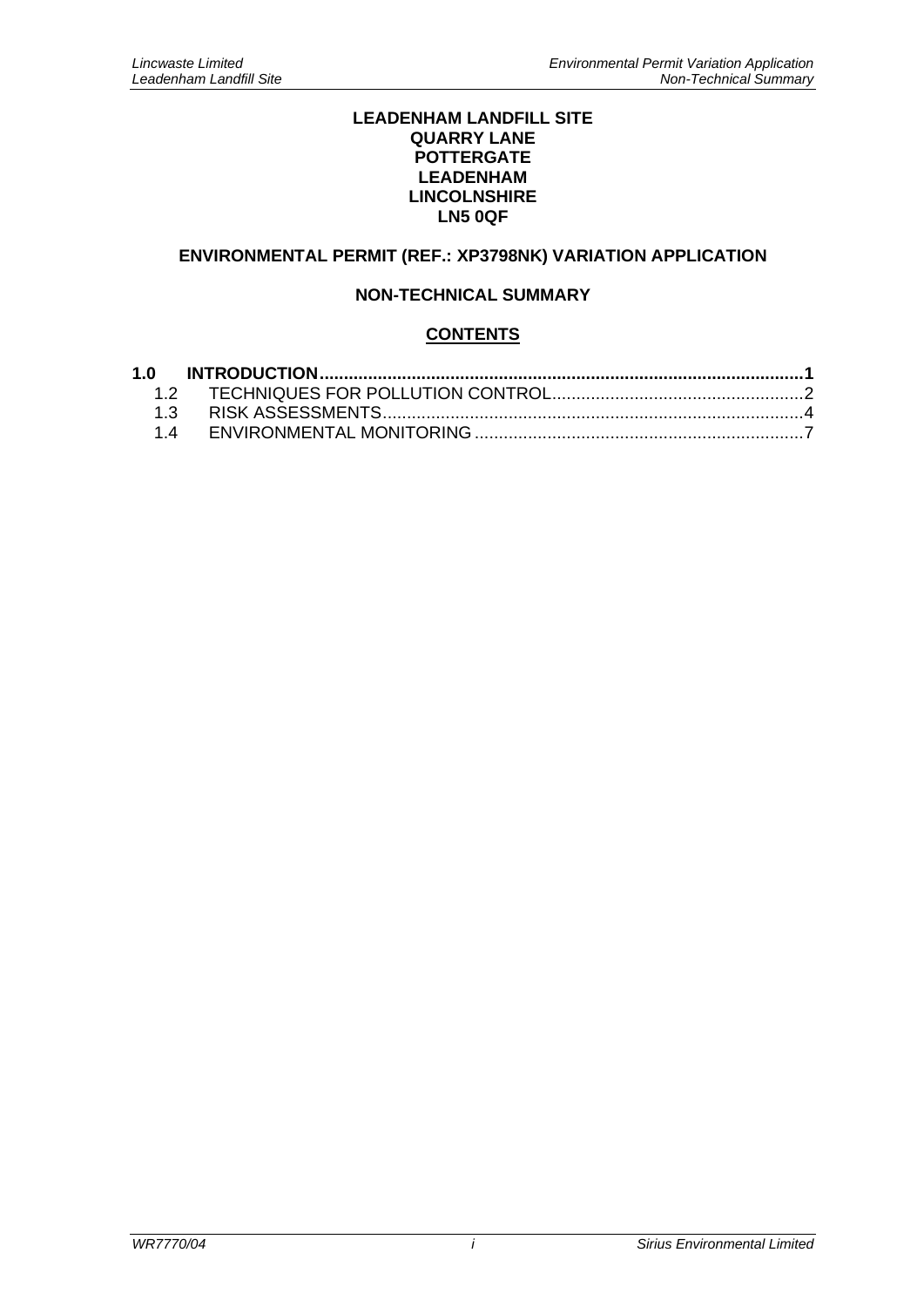# <span id="page-3-0"></span>**1.0 INTRODUCTION**

#### Application Details

- 1.1.1 Lincwaste Limited is seeking to vary Environmental Permit EPR/XP3789NK. This permit relates to the landfilling of non-hazardous waste at Leadenham Landfill Site.
- 1.1.2 In summary this application seeks to:
	- **.** Increase annual waste for disposal tonnages to 300,000 tonnes with an additional total of up to 100,000 tonnes of imported restoration material;
	- **·** Incorporation of additional land into the Environmental Permit Boundary, to support auxiliary operations to the main landfill activity only (no additional void to be created within the area);
	- Submit for approval a revised landfill containment cell configuration layout for the Northern Development Area;
	- **EXECT** Submit for approval a Revised Surface Water Management System Design and CQA Plan;
	- **EXECT** Submit for approval a revised scheme of restoration and an associated Restoration Plan;
	- **.** Incorporate updates to Monitoring Point References and associated monitoring parameters and frequencies;
	- Proposal of operational and non-operational phase leachate compliance limits within the Northern Development Area;
	- Discharge of Pre-Operational and Improvement Conditions; and
	- Proposal of Compliance Limit sand Action Levels for perimeter gas monitoring boreholes installed around the northern development area.

#### Regulated Facilities

- 1.1.3 Leadenham Landfill Site is located approximately 750m to the east of the village of Leadenham at National Grid Reference (NGR) SK 964 524. The Site is located within the confines of a limestone quarry on the crest of a significant topographic feature.
- 1.1.4 Access to the site is obtained via Quarry Lane located to the south of the site, which leads to the waste reception area; the site entrance is located at NGR SK 96197 52036.
- 1.1.5 The site is located within the footprint of a former limestone quarry and on the western edge of an escarpment known as the Lincoln Edge, at an elevation of approximately 100mAOD. The escarpment is orientated in a north-west, southwest direction with the dip slope to the east and a steep scarp slope to the west. The scarp slopes fall steeply to an elevation of approximately 50mAOD over ~500m to the village of Leadenham. To the west of the village of Leadenham the ground surface slopes gently towards the River Brant approximately 3.5km further to the west.
- 1.1.6 The Site was first developed for its current use in 1988 and was operated by Lincolnshire County Council and subsequently Lincwaste Ltd. Prior to development as a landfill, the Site was a limestone quarry.
- 1.1.7 The Site has been developed in a phased manner to optimise use of minerals, clay and void space on-site. The Site is currently operated in accordance with planning permission No. N.35/672/95, which was granted in July 1995, and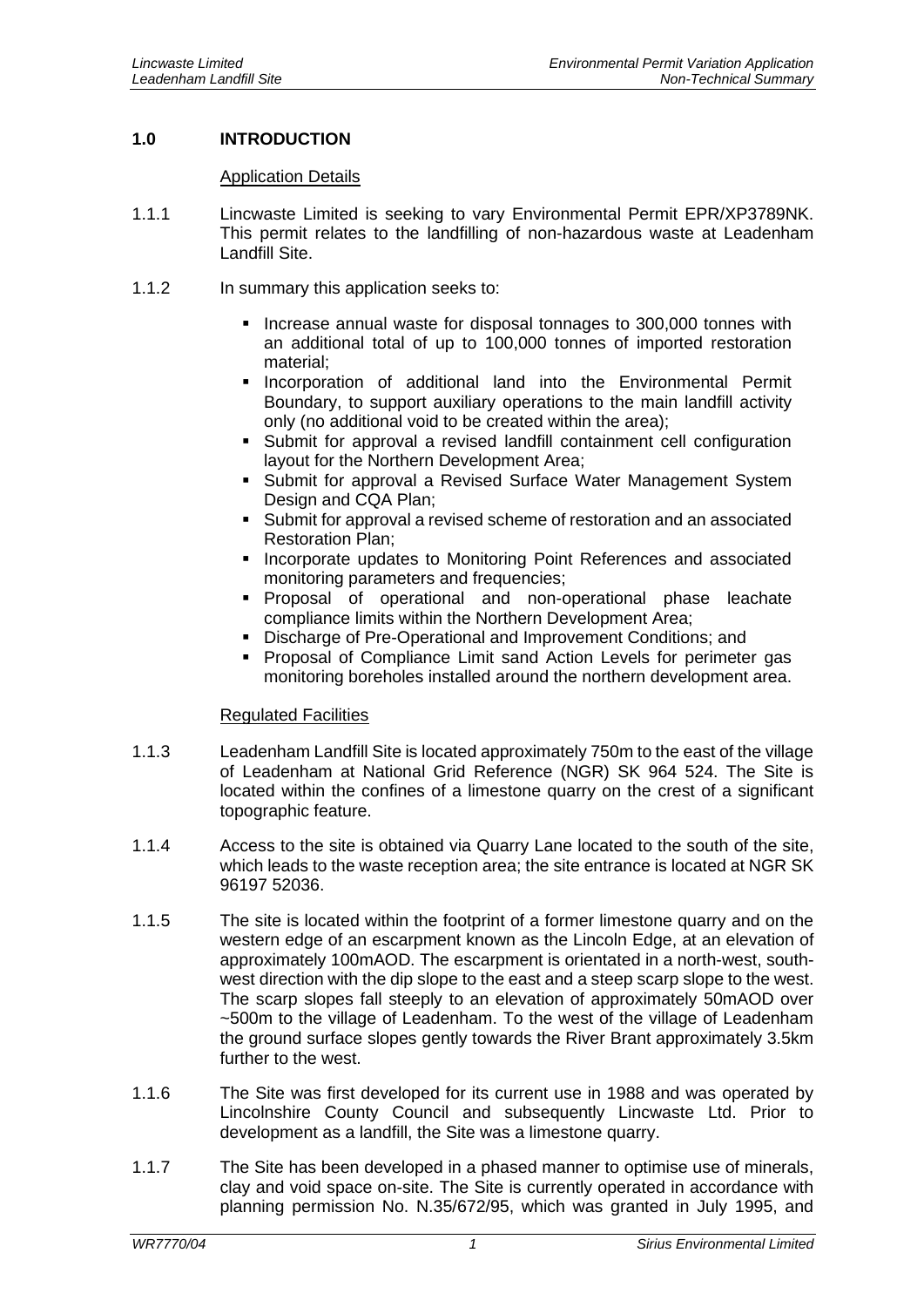Waste Management Licence No. L242 (and amendments), which was obtained in September 1993. Planning permission for landfilling at the Site was originally granted in 1985 by permission N.35/1085/85.

- 1.1.8 The site is currently permitted to accept up to 150,000 tonnes/year of nonhazardous waste, 5,000 tonnes/year of inert waste and 20,000 tonnes/year of waste for restoration. The current approved landfill development allows the disposal of non-hazardous wastes in a total of 3 development areas containment phases; the Southern Development Area (restored), the Western Development Area (operational) and the Northern Development Area (that is yet to be built), with a combined void capacity of c.1.96 million cubic meters (as of April 2009). Current remaining void is  $1,599,715$  m<sup>3</sup> (as of March 2021)
- 1.1.9 The revised development proposals will maintain the consented landfill void at its current value.

## The Operator and Its Activities

1.1.10 The landfill operator is Lincwaste Limited, a subsidiary of the FCC Group of Companies, whose registered office and installation addresses are below:

| <b>Registered Office:</b>                                                                                                  | <b>Installation Address:</b>                                                                                      |
|----------------------------------------------------------------------------------------------------------------------------|-------------------------------------------------------------------------------------------------------------------|
| Lincwaste Limited<br><b>Ground Floor West</b><br>900 Pavilion Drive<br>Northampton Business Park<br>Northampton<br>NN4 7RG | Lincwaste Limited<br>Leadenham Landfill Site<br>Quarry Lane<br>Pottergate<br>Leadenham<br>Lincolnshire<br>LN5 0QF |

## <span id="page-4-0"></span>**1.2 TECHNIQUES FOR POLLUTION CONTROL**

#### Management Techniques

1.2.1 Lincwaste Limited operates an independent Environmental Management System at Leadenham Landfill Site that has been developed during the operation of the installation.

#### The Main Activities

#### *Site Construction and Engineering*

- 1.2.2 The Southern Development Area was the first part of the site to be developed. This area was managed on the principal of dilute and disperse.
- 1.2.3 The Western Development Area comprises the current area of disposal. It comprises of Cells 1-6. Cells 3-6 were constructed and filled in the following order; Cell 5, 3, 6 and 4. Cells 5 and 6 were capped and restored in 2010; Cells 3 and 4 were capped in 2015. The Site was mothballed until 2018, with part of this entailing an engineered containment/ intercell bund, constructed at the toe of Cell 3 and 4 to assist in the management of leachate levels and minimise the risk of leachate migration. Cells 1 and 2 in the southern area have now been merged to form 'Cell 1', and as part of these works Cells 3 and 4 have been utilised with the membrane capping removed. Cells 1, 3 and 4 are currently operational.
- 1.2.4 The Northern Development Area comprises future landfill development void. The area is currently occupied by lagoons (the subject of dewatering ahead of cell development) in which no controlled wastes have been deposited to date. Among other elements, this application seeks to develop a more effective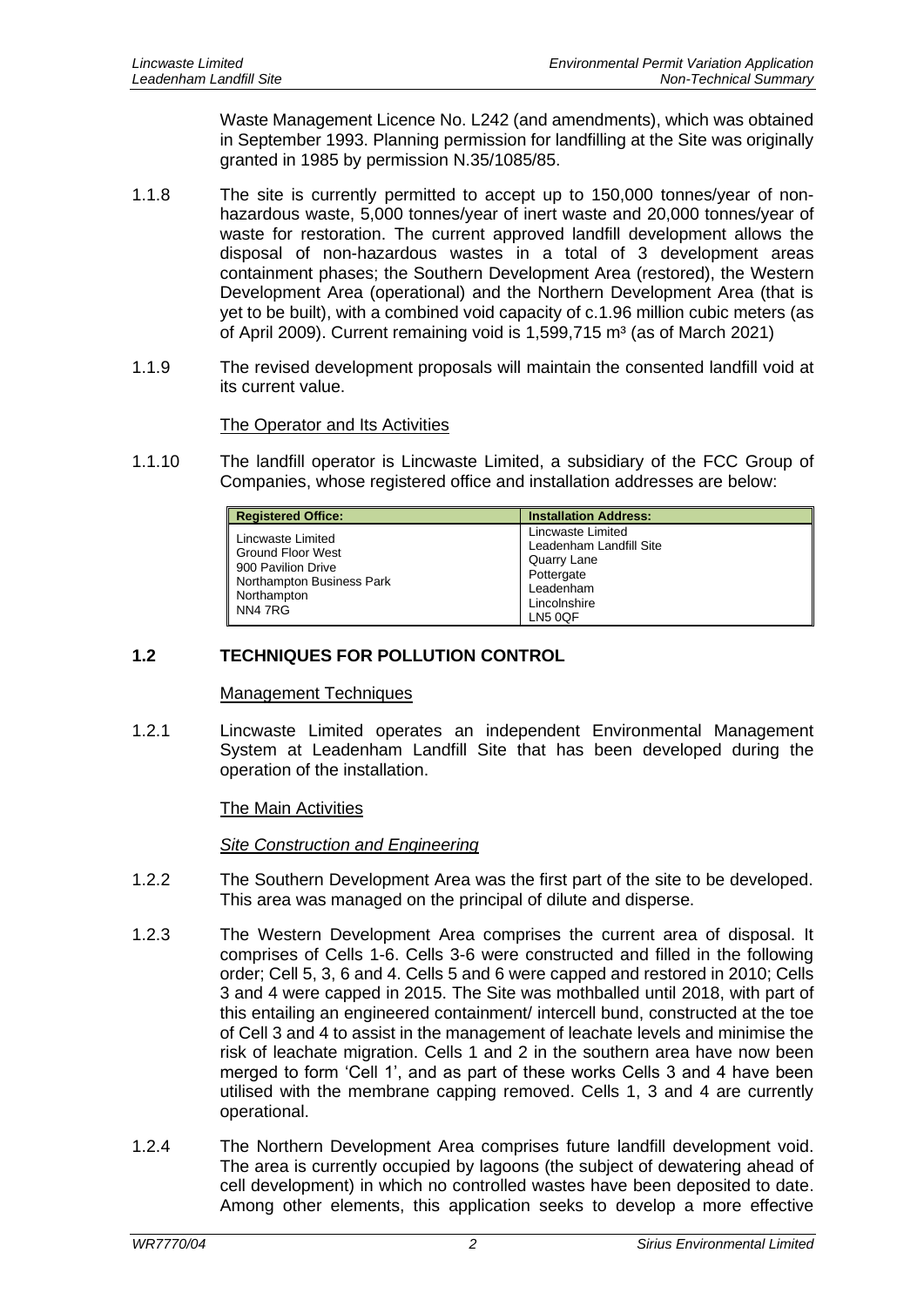surface water management system, and discharge the appropriate Pre-Operational Conditions set in the permit to facilitate the commencement of infilling operations in the Northern Development Area.

### *Capping and Restoration*

- 1.2.5 The Southern Development Area has been capped and restored with 1m of subsoil.
- 1.2.6 Permanent capping is currently in place over Cells 5 & 6 (and part of Cell 3) of the Western Development Area. The permanent caps for these locations consist of a welded geomembrane capping system.
- 1.2.7 It is proposed that all future permanent caps will be installed using one of the following design options:
	- Option 1: Geomembrane Liner
	- Option 2: Engineered Clay Cap
	- Option 3: Geosynthetic Clay Liner
- 1.2.8 The decision of which permanent cap design option will be made for each stage of permanent capping on a case-by-case basis during the Construction Quality Assurance Plan Stage. Each of the proposed permanent cap design options provide the same level of protection to the underlying waste deposits.

#### *Surface Water*

- 1.2.9 Surface water at the site will be managed using sustainable drainage techniques, to restrict discharges from the site to the greenfield rate of runoff and to minimise any impacts to water quality throughout the life of the development.
- 1.2.10 The Environmental Permit Variation Application also seeks to propose a Surface Water Management Plan to be adopted at the site to facilitate the infilling of the Northern Development Area of Leadenham Landfill Site. It is therefore proposed to extend the site boundary between the western and northern development areas to accommodate the new settlement and attenuation lagoon systems. For the avoidance of doubt, no additional landfill void is being generated within this boundary extension area.

## *Leachate Management*

- 1.2.11 Leachate generated with Western Development Area (Cells 1-6) will continue to be managed via the existing network of extraction wells. Due to the Southern Development Area being constructed as a Dilute and Disperse Landfill Cell, no leachate management is undertaken in this phase.
- 1.2.12 Management of leachate generated within the Northern Development Area (Cells 7-13) will be achieved by utilising the same methodologies employed the Western Development Area and presented in Leadenham Landfill Site's dedicated Leachate Management Plan.

## *Landfill Gas Management*

1.2.13 The landfill gas management on site is currently operated on an active extraction basis with both gas wells and scavenger pipes currently removing landfill gas from the waste mass in both the Southern Development Area and the cells within the Western Development Areas from which are permanently capped. Landfill gas modelling has shown that gas generation originally peaked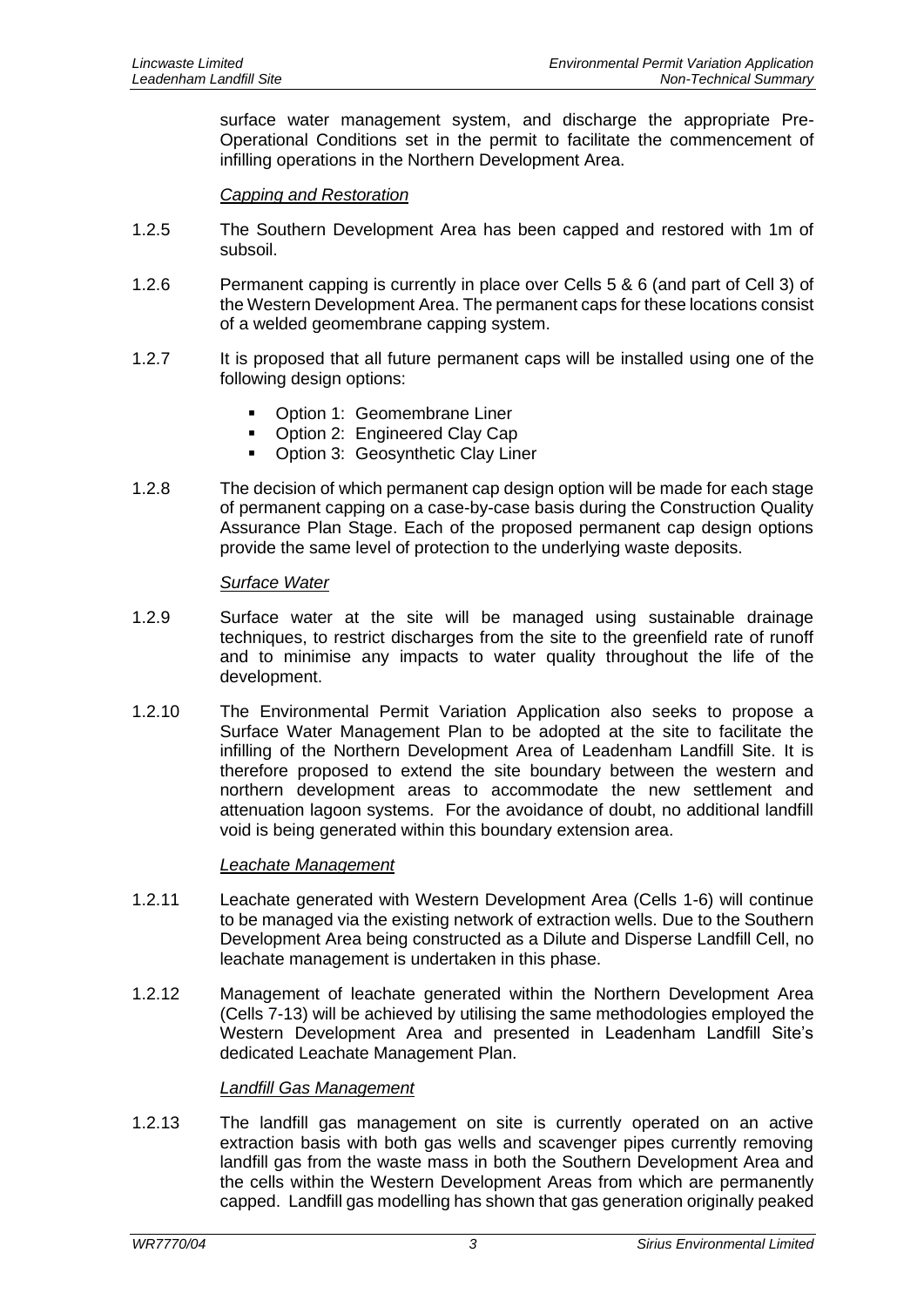at ~380m<sup>3</sup>/hr in 2009. The proposal to increase the rate of waste input to 300,000 tonnes per annum is predicted to result is a second peak of ~385m<sup>3</sup>/hr towards the end filling operations of the site, anticipated by around 2029. After this, gas generation rates will decline rapidly.

1.2.14 The gas management compound is current fitted with a gas engine capable of efficiently treating between 100 and 200  $\text{m}^3/\text{hr}$  of landfill gas. This engine is supported by a 350m<sup>3</sup>/hr capacity flare with a turn-down ratio of five. This plant offers a landfill gas treatment capacity range of between 70m<sup>3</sup>/hr and 550m<sup>3</sup>hr. It is therefore capable of supporting landfill management at the site until ~2050, which includes the small amounts of landfill gas still being generated in the southern development area of the site.

## *Restoration Plan*

- 1.2.15 Permit Condition 2.7.2 of the current permit (Ref.: EPR/XP3798NK) authorises restoration of the quarry by means of a non-hazardous landfill disposal activity. The current Environmental Permit requires the acceptance of wastes listed in Schedule 2, Table S2.2 in accordance with a restoration plan agreed with the Environment Agency.
- 1.2.16 Utilising the Scheme of Restoration approved by Lincolnshire County Council, a Restoration Plan for Leadenham Landfill Site has been prepared and contains the waste types and quantities to be utilised to achieve the designated end-uses stipulating by Lincolnshire County Council.
- 1.2.17 Additionally, this Restoration Plan provides confirmation of the Waste Acceptance Criteria/Procedures to be applied to incoming restoration material.

## <span id="page-6-0"></span>**1.3 RISK ASSESSMENTS**

#### **Overview**

- 1.3.1 As part of the Application to Vary the landfill Environmental Permit, the following Risk Assessments were reviewed, and revised where appropriate, to determine whether any of the proposed changes would have an unacceptable impact on the environment:
	- Landfill Gas Risk Assessment;
	- Hydrogeological Risk Assessment;
	- **E** Amenity Risk Assessment (Nuisance and Health);
	- **E** Stability Risk Assessment.

#### Landfill Gas Risk Assessment

- 1.3.2 The original PPC Permit Application for Leadenham Landfill Site was submitted in 2009 with the support of a Landfill Gas Risk Assessment carried out using GasSim modelling software. A subsequent Landfill Gas Risk Assessment was submitted in 2020 which considered the gas generation potential of the site when up to 150,000 tonnes of potential gas generating material was deposited each year.
- 1.3.3 Considering the proposal to increase the rate of deposition for potentially gas generating waste at Leadenham Landfill Site, it was considered appropriate to review the Landfill Gas Risk Assessment for the facility.
- 1.3.4 This risk assessment review accounts for the projected waste input rates and streams to review the landfill gas generation potential. The revised model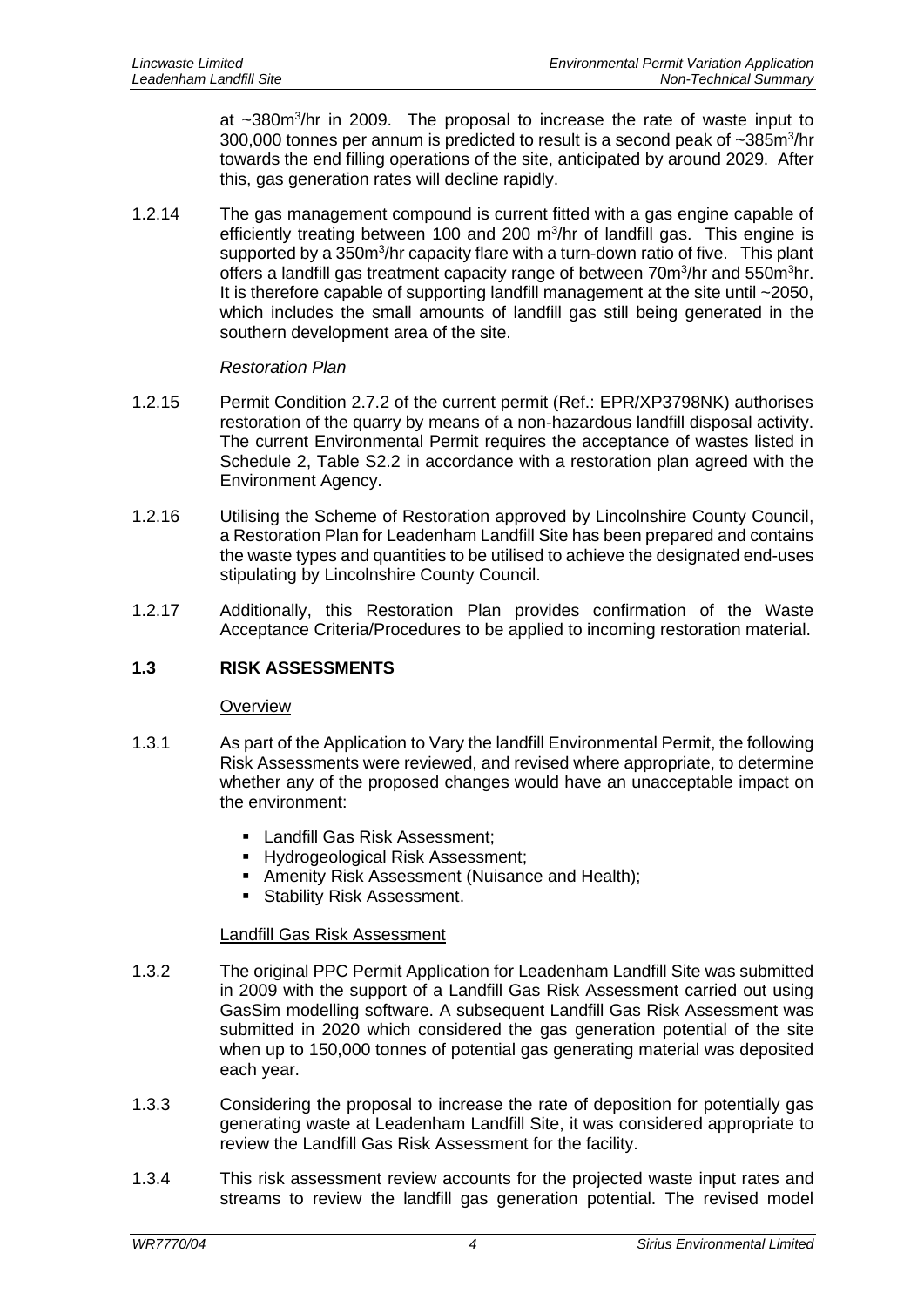indicates that increasing the rate of waste input to the site each year will result in a second period of peak gas generation. This second period of gas increased gas generation will peak in 2029 to a similar rate to that experienced at the site in 2009 i.e. ~380m<sup>3</sup>/hr.

- 1.3.5 In light of the results, it is considered that the current gas management capacity installed at Leadenham Landfill Site is sufficient and that there is sufficient redundancy in the system.
- 1.3.6 The risk assessment also demonstrates that surface emissions of and the combustion of landfill gas will not result in the exceedance of any Environmental Assessment Limits in the vicinity of the site.

#### Hydrogeological Risk Assessment

- 1.3.7 The Hydrogeological Risk Assessment submitted in support of the original PPC Permit application was completed by Golders in 2009 and subsequently reviewed in 2015 and 2019.
- 1.3.8 The 2009 HRA identified that the risk posed by the Southern development Area (restored dilute and disperse area) could be assessed by the review of the groundwater monitoring data adjacent to this area. The 2015 HRA Review identified that this approach remained valid and applied the same assessment methodology.
- 1.3.9 The 2009 HRA also indicated that there is no pollutant linkage between leachate contained in the base of the site (western and northern areas) and the groundwater within the Lincolnshire Limestone Formation and therefore no assessment was required. Similarly, due to the thickness of the Whitby Mudstone Formation and the protection that this affords to the underlying Marlstone Rock Formation, that assessment is not required for this pathway. The 2015 HRA Review also considered this approach to remain valid and as a consequence of the site being mothballed, with the risks posed by the site were further reduced.
- 1.3.10 The only pathway which was identified as a potential risk that required assessment was the potential effect of perched leachate on the upper aquifers via migration through the sidewall lining system of the Western and Northern Development Areas. This assessment was undertaken using standard hydrogeological equations. The 2015 HRA Review reassessed the risks posed by theoretical perched leachate adjacent to the sidewall liner. The assessment of the risks was undertaken in compliance with parameters agreed as part of the 2009 HRA and related to a theoretical discrete area of perched leachate along 20m of the sidewall boundary. This theoretical length was agreed in 2009 when Cell 1 was still included in the assessment. Therefore, the reassessment of this failure/perched scenario in 2015 with the updated current source term is considered to remain valid and no further assessment is required. This was proposed based on the 2009 report, if Cell 1 had not been mothballed in 2015, then the assessment of the perched leachate against the sidewall would have remained the same.
- 1.3.11 The 2019 HRA Review examined the potential impact of increasing leachate compliance levels in the Western Development Area to 2m below the top of the Whitby Mudstone Formation (~80 mAOD) for all leachate compliance monitoring locations. The 2019 HRA Review considered that the proposed changes to the leachate management and control systems at the site do not vary from the existing conceptual model where leachate is contained below the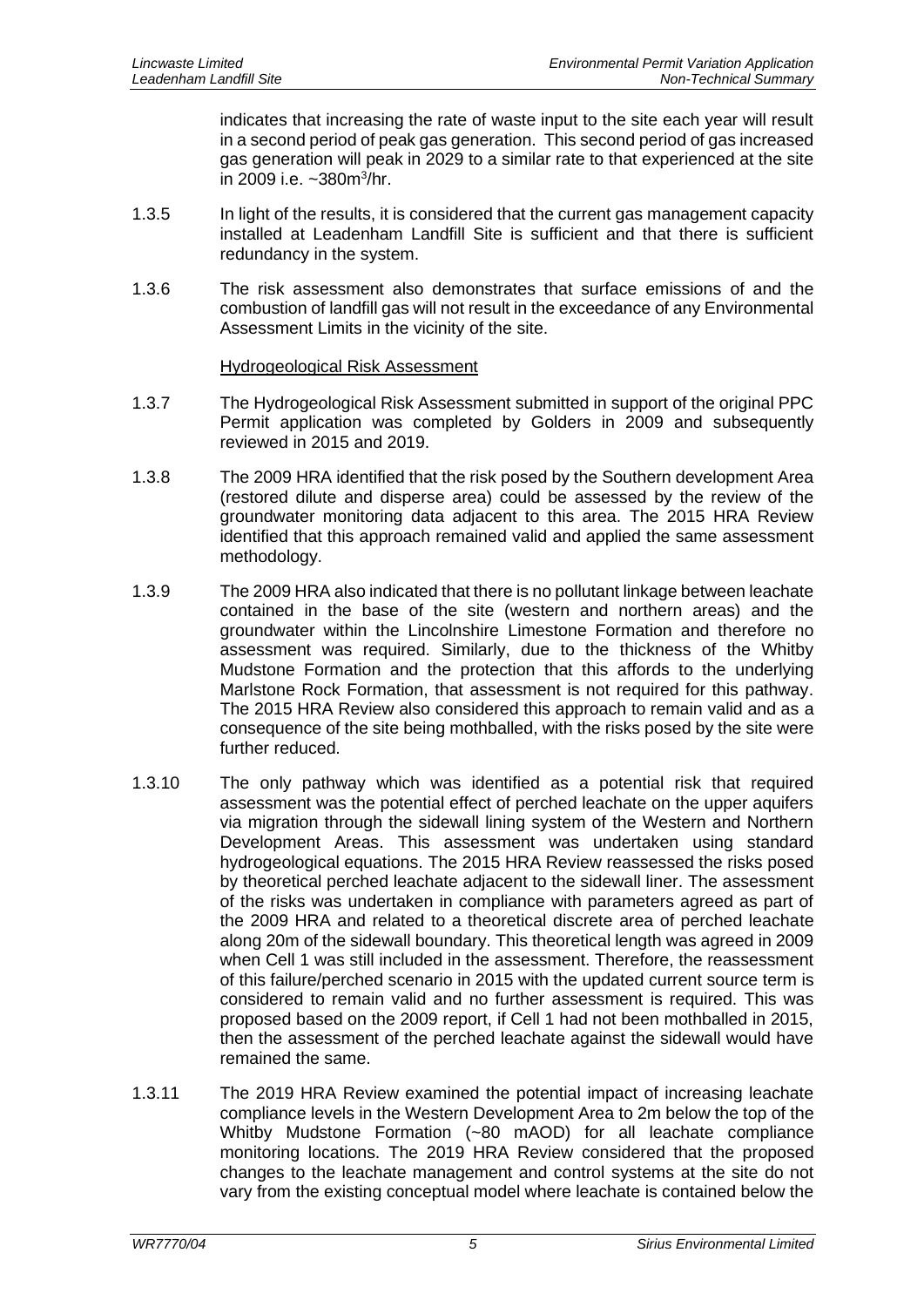top of the Whitby Mudstone Fm. Therefore, it was concluded that there have been no significant changes since the 2009 HRA was approved.

- 1.3.12 As part of this variation application, a HRA review has been undertaken of the potential impact from increasing the rate of waste input and confirming the operational and post-operational leachate compliance limits within the Northern Development Area.
- 1.3.13 The HRA review consisted of a review of existing monitoring data, conceptual site model and comparison of the resultant data against previously undertaken qualitative and quantitative modelling. These assessments concluded that leachate generation potential will not be altered due to the increase waste input proposals. Additionally, as with the western development area, the proposed leachate compliance levels in the Northern Development Area set below the upper boundary of the Lias Clay - thereby the risk of pollution entering the Northampton Sand Formation will be negligible.
- 1.3.14 Additionally, comparison of the previously modelled leachate source terms against current leachate quality data confirmed that the recent values fall below the thresholds used in previous perched leachate pollution assessments. Accordingly, it was concluded that no additional modelling was required.

## Amenity Risk Assessment (Nuisance and Health)

- 1.3.15 The potential impact of the following nuisances from the installation on the surrounding receptors has been considered in detail as part of the Original PPC Permit Application submitted in 2009. The Dust and Odour MPs was further updated in 2020 as a result of the proposed increase to waste inputs to the site;
	- Noise and Vibration
	- Odour
	- Particulate Matter
	- Litter
	- Birds, Vermin, and Insects
	- Mud on Highway
- 1.3.16 All parts of the Amenity Risk Assessment have been reviewed as part of this Variation Application. Whilst this application seeks to incorporate an area land into the Environmental Permit Boundary for Leadenham, the proposed area for incorporation will not be utilised for and landfill activities. The proposed area for inclusion will host the revised Surface Water Management System only. As a result, it is considered the potential risks posed by Leadenham Landfill (and the associated activities) are unchanged. Accordingly, it is considered that the Amenity Risk Assessment submitted in support of the Original PPC Permit Application remains applicable.

#### Stability Risk Assessment

- 1.3.17 A review of stability risk assessment has assessed the stability and integrity of the lining system, and subsequent waste placement under the proposed increased rate of waste input.
- 1.3.18 The SRA considered the worst-case development, stability, and integrity scenarios with characteristic laboratory test results to determine the factors of safety of stability. The SRA concluded that the stability and integrity of the waste containment system at Leadenham Landfill Site under the proposed increased rate of infill return factors of safety in excess of 1.3 for the scenarios considered and are deemed acceptable so long as the construction sequence (for shallower